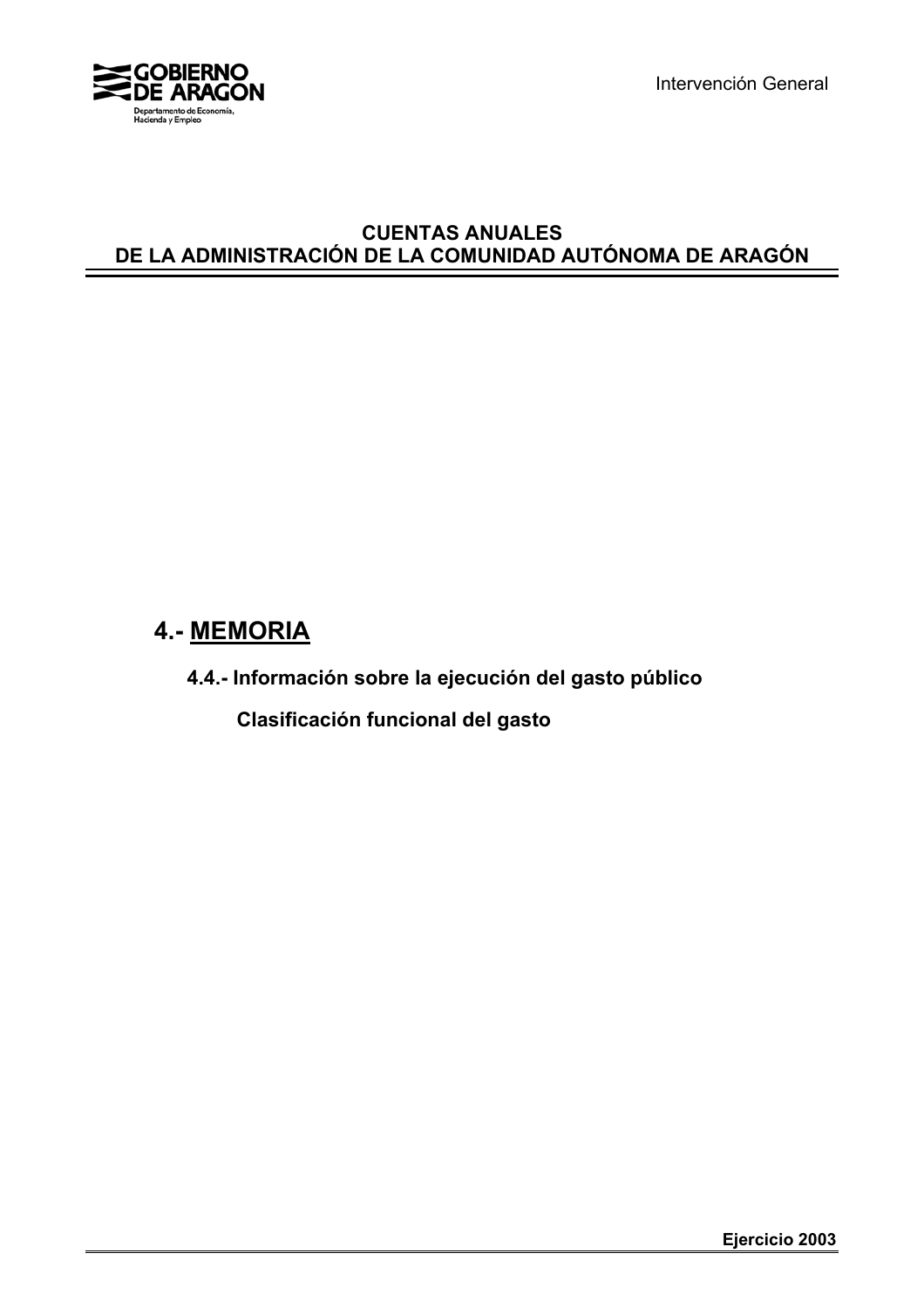#### ADMINISTRACION DE LA C.A. C O N T A B I L I D A D P U B L I C A INTERVENCIÓN GENERAL

#### LIQUIDACIÓN DEL PRESUPUESTO DE GASTOS EJERCICIO 2003. RESUMEN POR PROGRAMAS

| CODIGO/DESCRIPCION |                                                                                                                                                                                                                                          | CREDITOS PRESUPUESTARIOS |                       |                         |                                                               | G A S T O S OBLIGAC.RECONOC                                              | REMANENTES    | PAGOS                                                         | OBLIGAC.PDTES. |
|--------------------|------------------------------------------------------------------------------------------------------------------------------------------------------------------------------------------------------------------------------------------|--------------------------|-----------------------|-------------------------|---------------------------------------------------------------|--------------------------------------------------------------------------|---------------|---------------------------------------------------------------|----------------|
|                    |                                                                                                                                                                                                                                          |                          |                       |                         |                                                               | INICIALES MODIFICAC. DEFINITIV. COMPROMETIDOS NETAS DE CREDITO PAGO PAGO |               |                                                               | PAGO A 31-12   |
| 0111               | AMORTIZACION Y GASTOS FINANCIEROS DE LA 138.018.728,94                                                                                                                                                                                   |                          |                       |                         | 138.018.728.94   125.946.107.32   125.946.107.32              |                                                                          |               | 12.072.621,62  125.854.565,66                                 | 91.541,66      |
| 1111               | CORTES DE ARAGON (ACTIVIDAD LEGISLATIVA)                                                                                                                                                                                                 | 15,087,052,27            |                       |                         | 179.127,58  15.266.179,85  15.266.179,85  15.266.179,85       |                                                                          |               | 14.945.028.03                                                 | 321.151.82     |
| 1112               | ACTUACIONES DEL JUSTICIA DE ARAGON                                                                                                                                                                                                       | 1.752.210,85             | 39.291,87             | 1.791.502,72            | 1.791.502,72                                                  | 1.791.502,72                                                             |               | 1.270.848,89                                                  | 520.653.83     |
| 1113               |                                                                                                                                                                                                                                          |                          |                       | 1.185.938,72            | 1.185.938,72                                                  | 1.185.938,72                                                             |               |                                                               |                |
| 1114               |                                                                                                                                                                                                                                          |                          | 5.848,07<br>11.138,49 | 19.552,63               | 19.552,63                                                     | 19.552,63                                                                |               | $1.185.938, 72$<br>$19.552, 63$<br>879.542,69<br>9.242.619,78 |                |
| 1121               |                                                                                                                                                                                                                                          |                          | 3.441.783,54          | 11.228.358,44           |                                                               | 10.773.923,47   10.348.815,75                                            |               |                                                               | 1.106.195,97   |
| 1125               |                                                                                                                                                                                                                                          |                          | 3.284.74              | 304.147.79              | 243.577.35                                                    | 238.379.25                                                               | 65.768.54     | 204.845.45                                                    | 33.533.80      |
| 1211               |                                                                                                                                                                                                                                          |                          | 62.904,80             | 2.242.962,06            | 2.175.908,56                                                  | 2.073.313,25                                                             | 169.648.81    | 2.012.481,36                                                  | 60.831.89      |
| 1212               |                                                                                                                                                                                                                                          |                          | 8.516.042,66          | 19.522.354,55           | 17.227.951,12                                                 | 16.326.118,05                                                            | 3.196.236,50  | 13.912.599,59                                                 | 2.413.518,46   |
| 1213               |                                                                                                                                                                                                                                          |                          | 42.134,02             | 4.724.845,99            | 4.608.513,22                                                  | 4.544.838,16                                                             | 180.007,83    | 4.279.804,37                                                  | 265.033,79     |
| 1214               |                                                                                                                                                                                                                                          |                          | 907.837,70            | 1.519.815,31            | 1.188.830,39                                                  | 819.424,65                                                               | 700.390,66    | 504.360,40                                                    | 315.064,25     |
| 1215               |                                                                                                                                                                                                                                          |                          | $-10.069, 20$         | 730.797,61              | 695.711,57                                                    | 668.102,67                                                               | 62.694,94     | 654.707,31                                                    | 13.395,36      |
| 1216               |                                                                                                                                                                                                                                          |                          | $-882,07$             | 467.907.37              | 466.978,78                                                    | 466.919,36                                                               | 988,01        | 462.639,36                                                    | 4.280.00       |
| 1221               |                                                                                                                                                                                                                                          |                          | 1.185.916,04          | 3.998.989.26            | 3.668.008,30                                                  | 3.600.832,61                                                             | 398.156.65    | 3.484.828.34                                                  | 116.004.27     |
| 1231               |                                                                                                                                                                                                                                          |                          | 960.993,71            | 1.925.496,46            | 1.797.956,33                                                  | 1.746.645,07                                                             | 178.851,39    | 1.740.275,60                                                  | 6.369,47       |
| 1251               |                                                                                                                                                                                                                                          |                          | $-484.440,94$         | 25.541.061,31           | 25.535.537,98                                                 | 25.466.383,13                                                            | 74.678,18     | 25.455.203,25                                                 | 11.179,88      |
| 1252               |                                                                                                                                                                                                                                          |                          | $-16.271.712.62$      | 20.645.096,52           | 19.497.355,55                                                 | 19.182.261,53                                                            | 1.462.834,99  | 16.174.506,35                                                 | 3.007.755,18   |
| 1253               |                                                                                                                                                                                                                                          |                          |                       | 60.101,21               | 59.768,61                                                     | 59.768,61                                                                | 332,60        | 13.423,71                                                     | 46.344,90      |
| 1259               |                                                                                                                                                                                                                                          |                          |                       | 631.012,10              | 558.471,91                                                    | 539.844,89                                                               | 91.167.21     | 530.144.89                                                    | 9.700,00       |
| 1261               |                                                                                                                                                                                                                                          |                          |                       | 400.844,67 1.482.768,65 | 1.435.794,88                                                  | 1.330.732.26                                                             |               | 152.036,39 1.210.067,37                                       | 120.664,89     |
| 1262               | SERVICIOS DE COORDINACION ADMINISTRATIVA 1.120.106,44                                                                                                                                                                                    |                          | 345.741.81            | 1.465.848.25            | 1.465.667.75                                                  | 1.444.767.06                                                             | 21.081.19     | 1.422.371.28                                                  | 22.395.78      |
| 1263               |                                                                                                                                                                                                                                          |                          | $-11.309.73$          | 1.368.454,42            | 1.291.289,81                                                  | 1.160.737,18                                                             | 207.717.24    | 1.135.816,14                                                  | 24.921,04      |
| 1264               |                                                                                                                                                                                                                                          |                          | 36.819,34             | 2.407.227,01            | 2.194.835,28                                                  | 2.015.746,65                                                             | 391.480,36    | 1.939.496.41                                                  | 76.250,24      |
| 1265               |                                                                                                                                                                                                                                          |                          | 2.053.049,07          | 10.161.965,87           | 10.161.965,87                                                 | 7.617.880,87                                                             | 2.544.085,00  | 6.240.651,68                                                  | 1.377.229,19   |
| 1266               |                                                                                                                                                                                                                                          |                          | $-661.113,00$         | 0, 31                   |                                                               |                                                                          | 0, 31         |                                                               |                |
| 3111               |                                                                                                                                                                                                                                          |                          | 68.095,51             | 290.813,81              | 217.643,29                                                    | 187.192,86                                                               | 103.620,95    | 50.985,28                                                     | 136.207,58     |
| 3131               |                                                                                                                                                                                                                                          |                          | $-9.019.446,60$       |                         | 129.113.131,82  124.841.123,14  124.703.440,98                |                                                                          |               | 4.409.690,84 112.231.109,23                                   | 12.472.331.75  |
| 3135               |                                                                                                                                                                                                                                          |                          | $-288.487.00$         | 4.411.513,00            | 4.334.224,87                                                  | 4.333.936,38                                                             | 77.576.62     | 3.564.168.82                                                  | 769.767.56     |
| 3151               |                                                                                                                                                                                                                                          |                          | $-45.925, 13$         | 8.600.091,22            | 7.493.562,39                                                  | 6.732.989,17                                                             | 1.867.102,05  | 5.622.164,83                                                  | 1.110.824,34   |
| 3222               |                                                                                                                                                                                                                                          |                          | $-88.526, 46$         | 1.828.109.10            | 1.376.859.14                                                  | 742.363,84                                                               | 1.085.745.26  | 630.671.51                                                    | 111.692.33     |
| 3225               |                                                                                                                                                                                                                                          |                          | 1.343.230,20          | 94.024.674,09           | 77.029.542,70                                                 | 77.029.542,70                                                            | 16.995.131,39 | 65.076.951,28                                                 | 11.952.591,42  |
| 3229               | ACCION SOCIAL EN FAVOR DEL ERSONAL (1990) 1000,000<br>RELACIONES LABORALES (1990) 1000,000<br>RELACIONES LABORALES (1990) 1000,000<br>TOMENTO DEL EMPLEO (ESCUELAS TALLER) 1994.6635,56<br>FOMENTO DEL EMPLEO . INAEM<br>2008EJO ECONOMI |                          | 6.435.87              | 501.072,52              | 418.636,34                                                    | 406.829,56                                                               | 94.242,96     | 374.073.53                                                    | 32.756.03      |
| 3231               |                                                                                                                                                                                                                                          |                          | $-870.271,23$         | 6.222.972,07            | 6.189.172,64                                                  | 5.931.341,12                                                             | 291.630,95    | 5.594.949.28                                                  | 336.391,84     |
| 3232               |                                                                                                                                                                                                                                          |                          | 32.756,45             | 2.367.705,83            | 2.290.582,83                                                  | 2.149.635,51                                                             | 218.070,32    | 1.260.096,07                                                  | 889.539,44     |
| 4111               | SERVICIOS GENERALES (DE SALUD, CONSUMO Y 4.644.275, 31                                                                                                                                                                                   |                          | $-436.639.76$         | 4.207.635.55            | 4.032.079.97                                                  | 3.911.579.87                                                             | 296.055.68    | 3.678.674.99                                                  | 232.904.88     |
| 4131               | PROTECCION Y PROMOCION DE LA SALUD                                                                                                                                                                                                       | 1117.874.695,65          |                       |                         | 42.822.098,28 1160.696.793,93 1160.280.421,34 1158.974.691,15 |                                                                          |               | 1.722.102.78 1097.460.907.40                                  | 61.513.783,75  |
| 4132               | TRANSFERENCIAS EN MATERIA SANITARIA                                                                                                                                                                                                      |                          |                       |                         |                                                               |                                                                          |               |                                                               |                |
| 4211               | SERVICIOS GENERALES (DE EDUCACION Y CIEN                                                                                                                                                                                                 | 54.059.835,25            |                       |                         | 2.218.622.43  56.278.457.68  52.417.181.92  51.821.527.80     |                                                                          |               | 4.456.929,88 46.144.486,51                                    | 5.677.041,29   |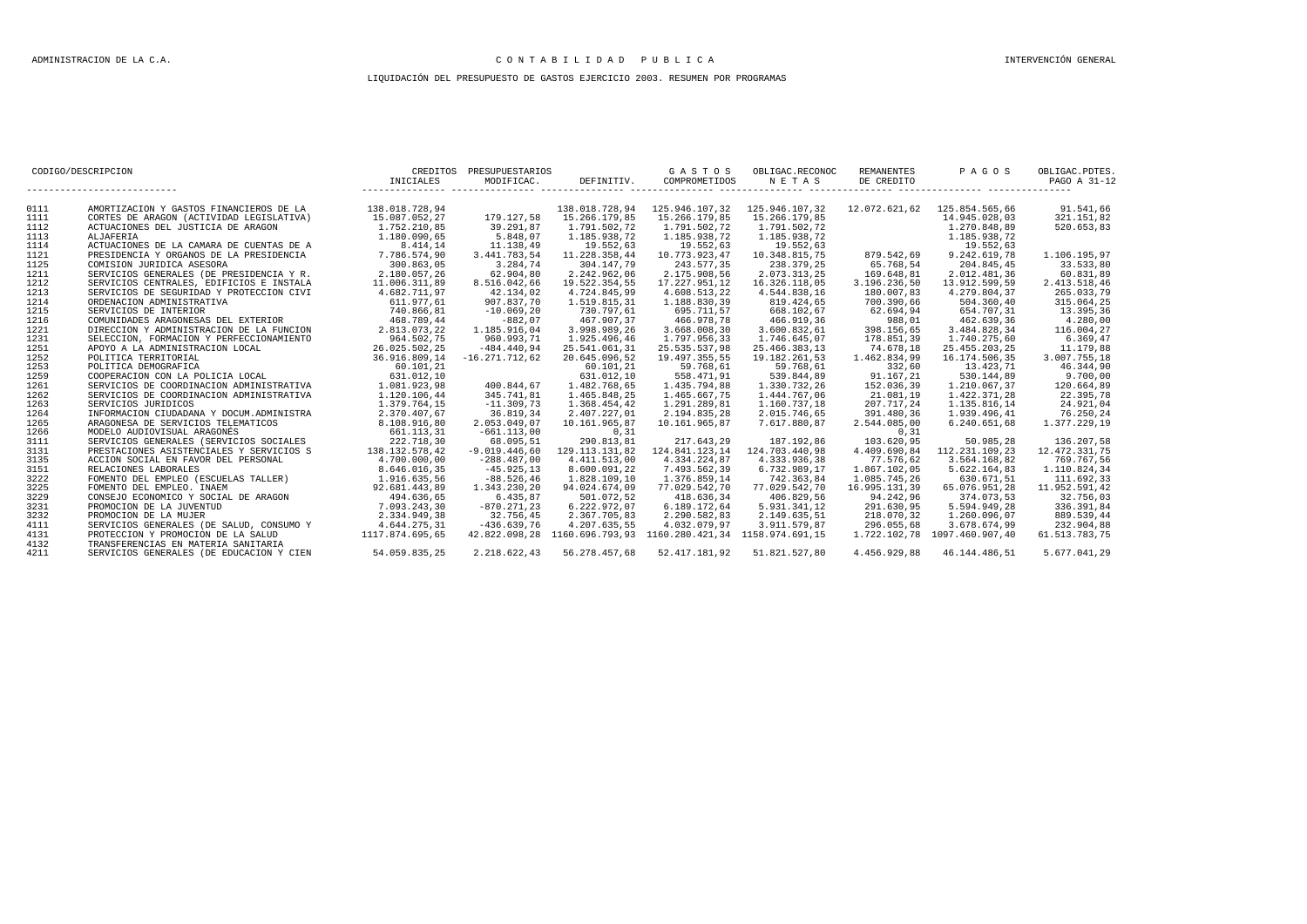#### ADMINISTRACION DE LA C.A. C O N T A B I L I D A D P U B L I C A INTERVENCIÓN GENERAL

#### LIQUIDACIÓN DEL PRESUPUESTO DE GASTOS EJERCICIO 2003. RESUMEN POR PROGRAMAS

| CODIGO/DESCRIPCION |                                                                                                                                                            | CREDITOS PRESUPUESTARIOS                                                                                                                                                            |                 |                | G A S T O S OBLIGAC.RECONOC   | PAGOS                                                                    | OBLIGAC.PDTES. |                |               |
|--------------------|------------------------------------------------------------------------------------------------------------------------------------------------------------|-------------------------------------------------------------------------------------------------------------------------------------------------------------------------------------|-----------------|----------------|-------------------------------|--------------------------------------------------------------------------|----------------|----------------|---------------|
|                    | ----------------------------                                                                                                                               |                                                                                                                                                                                     |                 |                |                               | INICIALES MODIFICAC. DEFINITIV. COMPROMETIDOS NETAS DE CREDITO PAGO PAGO |                |                | PAGO A 31-12  |
| 4212               | GESTION DE PERSONAL                                                                                                                                        | 1.720.536,99                                                                                                                                                                        | $-128.640,50$   | 1.591.896,49   | 1.525.473,26                  | 1.448.737,92                                                             | 143.158,57     | 1.430.517,33   | 18.220,59     |
| 4221               | EDUCACION INFANTIL Y PRIMARIA                                                                                                                              | 209.729.048.04                                                                                                                                                                      | 5.675.974.30    | 215.405.022.34 | 213.921.185.67 213.449.302.50 |                                                                          | 1.955.719.84   | 210.229.305.41 | 3.219.997.09  |
| 4222               | EDUCACION SECUNDARIA Y FORMACION PROFESI                                                                                                                   | 262.821.720,13                                                                                                                                                                      | 5.908.035,48    | 268.729.755,61 | 267.462.567,52                | 266.620.617,63                                                           | 2.109.137,98   | 264.277.858,94 | 2.342.758,69  |
| 4223               | EDUCACION ESPECIAL                                                                                                                                         | 28.347.867,34                                                                                                                                                                       | 1.518.038,77    | 29.865.906,11  | 29.404.020,92                 | 29.320.984,41                                                            | 544.921,70     | 29.121.200,07  | 199.784,34    |
| 4224               |                                                                                                                                                            |                                                                                                                                                                                     | 324.643,22      | 16.793.662,04  | 16.347.119,45                 | 16.184.382,05                                                            | 609.279,99     | 15.793.325,95  | 391.056,10    |
| 4225               |                                                                                                                                                            |                                                                                                                                                                                     | 59.719,71       | 8.914.345.47   | 8.516.620,85                  | 8.489.863,95                                                             | 424.481,52     | 8.351.068,69   | 138.795,26    |
| 4227               |                                                                                                                                                            |                                                                                                                                                                                     | 112.762.54      | 6.499.744.00   | 6.415.769.86                  | 6.324.814.18                                                             | 174.929.82     | 6.243.865.05   | 80.949.13     |
| 4228               | ENSEÑANZA UNIVERSITARIA                                                                                                                                    | 126.704.920,32                                                                                                                                                                      | $-60.629,63$    | 126.644.290.69 | 120.881.996.34                | 120.829.175.24                                                           | 5.815.115,45   | 106.634.711.91 | 14.194.463.33 |
| 4229               | ENSE¥ANZA NO UNIVERSITARIA                                                                                                                                 |                                                                                                                                                                                     |                 |                |                               |                                                                          |                |                |               |
| 4231               | BECAS Y AYUDAS. APOYO A OTRAS ACTIVIDADE                                                                                                                   | 1.417.301,46                                                                                                                                                                        | $-108.470,98$   | 1.308.830,48   | 1.303.441,98                  | 1.291.523,67                                                             | 17.306,81      | 1.238.705,04   | 52.818,63     |
| 4311               | PROMOCION Y ADMINISTRACION DE VIVIENDAS                                                                                                                    |                                                                                                                                                                                     | 410.706,13      | 37.430.845,42  | 26.425.924,22                 | 26.027.352,08                                                            | 11.403.493,34  | 17.735.091.45  | 8.292.260,63  |
| 4321               | URBANISMO                                                                                                                                                  |                                                                                                                                                                                     | $-92.373,72$    | 4.770.378,02   | 1.913.739,98                  | 1.913.739,95                                                             | 2.856.638,07   | 1.864.234,51   | 49.505,44     |
| 4323               | AROUITECTURA Y REHABILITACION                                                                                                                              |                                                                                                                                                                                     | 2.922.935,46    | 31.460.448,19  | 15.531.726,20                 | 12.220.760,61                                                            | 19.239.687,58  | 10.678.576,87  | 1.542.183,74  |
| 4421               | SERVICIOS GENERALES (DE MEDIO AMBIENTE)                                                                                                                    |                                                                                                                                                                                     | $-978.677.33$   | 32.336.566.47  | 32.223.898,62                 | 31.921.247,62                                                            | 415.318.85     | 31.722.292.85  | 198.954.77    |
| 4422               | PROTECCION Y MEJORA DEL MEDIO AMBIENTE                                                                                                                     |                                                                                                                                                                                     | $-7.698.401,09$ | 9.073.746,43   | 5.774.308,47                  | 5.220.334,42                                                             | 3.853.412,01   | 4.900.247,49   | 320.086,93    |
| 4431               | CONTROL DEL CONSUMO                                                                                                                                        | $\begin{array}{lll} 37.020.139\,, 29 \\ 4.862.751\,, 74 \\ 28.527.512\,, 74 \\ 23.537.512\,, 73 \\ 33.315.243\,, 80 \\ \text{NTE} & 16.772\,\,,\, 74.7 \end{array}$<br>2.447.836,97 | $-16.319.31$    | 2.431.517,66   | 2.408.818,06                  | 2.289.902,36                                                             | 141.615,30     | 2.086.028,72   | 203.873,64    |
| 4511               | SERVICIOS GENERALES (DE CULTURA Y TURISM                                                                                                                   | 2.387.375,95                                                                                                                                                                        | $-333.583, 27$  | 2.053.792,68   | 2.031.536,23                  | 1.926.646,88                                                             | 127.145,80     | 1.822.787,89   | 103.858,99    |
| 4521               | ARCHIVOS Y MUSEOS                                                                                                                                          |                                                                                                                                                                                     | 587.294,35      | 6.026.274,48   | 5.174.328,23                  | 5.037.277,83                                                             | 988.996,65     | 4.533.513,69   | 503.764,14    |
| 4522               | 5 . 438 . 980 , 13<br>4 . 814 . 304 , 00<br>18 . 359 . 263 , 91<br>GESTION DE BIBLIOTECAS                                                                  |                                                                                                                                                                                     | $-108.903.23$   | 4.705.400,77   | 4.647.913,41                  | 4.563.579,30                                                             | 141.821,47     | 4.198.685.22   | 364.894,08    |
| 4553               | PROMOCION Y ACCION CULTURAL                                                                                                                                | 18.359.263,91                                                                                                                                                                       | $-4.514.901,52$ | 13.844.362,39  | 5.539.015,41                  | 5.373.421,46                                                             | 8.470.940,93   | 4.741.658,51   | 631.762,95    |
| 4571               | FOMENTO Y APOYO A LA ACTIVIDAD DEPORTIVA                                                                                                                   | 14.651.107,11                                                                                                                                                                       | $-2.378.635.84$ | 12.272.471,27  | 10.869.249.60                 | 9.910.156.37                                                             | 2.362.314.90   | 7.742.489.91   | 2.167.666,46  |
| 4573               | PROYECTO OLIMPICO PIRINEOS                                                                                                                                 |                                                                                                                                                                                     |                 |                |                               |                                                                          |                |                |               |
| 4581               | PROTECCION Y DIFUSION DEL PATRIMONIO CUL                                                                                                                   | 12.957.538.83                                                                                                                                                                       | $-490.668.10$   | 12.466.870.73  | 11.266.650.96                 | 10.664.822.90                                                            | 1.802.047.83   | 8.499.329.03   | 2.165.493.87  |
| 4631               | ELECCCIONES INSTITUCIONALES                                                                                                                                | 2.700.000,00                                                                                                                                                                        | $-166.390, 18$  | 2.533.609,82   | 2.507.862,18                  | 2.505.289,46                                                             | 28.320,36      | 2.505.190,02   | 99,44         |
| 5111               | SERVICIOS GENERALES (OBRAS PUBLICAS, URBA                                                                                                                  | 5.231.842,66                                                                                                                                                                        | 3.956.468,11    | 9.188.310,77   | 7.514.713,53                  | 7.514.677,35                                                             | 1.673.633,42   | 7.446.867,01   | 67.810,34     |
| 5121               | GESTION E INFRAESTRUCTURAS DE RECURSOS H                                                                                                                   |                                                                                                                                                                                     |                 |                |                               |                                                                          |                |                |               |
| 5131               | CARRETERAS                                                                                                                                                 | 62.371.474,37                                                                                                                                                                       | 29.318,65       | 62.400.793,02  | 59.683.722,44                 | 55.823.262,21                                                            | 6.577.530.81   | 46.730.524.01  | 9.092.738,20  |
| 5132               | TRANSPORTES Y COMUNICACIONES                                                                                                                               | 12.204.231,24                                                                                                                                                                       | $-161.978,39$   | 12.042.252.85  | 9.286.555.98                  | 9.100.570.82                                                             | 2.941.682.03   | 6.123.350.47   | 2.977.220.35  |
| 5136               | CARRETERAS (FONDO INVER.PROV.TERUEL)                                                                                                                       |                                                                                                                                                                                     | 4.210.000,00    | 4.210.000,00   | 1.839.762,64                  | 1.839.762,64                                                             | 2.370.237,36   |                | 1.839.762,64  |
| 5311               | MEJORA DE ESTRUCTURAS AGRARIAS Y DESARRO                                                                                                                   | 96.915.707,45                                                                                                                                                                       | 8.373.663,55    | 105.289.371.00 | 97.116.696,50                 | 93.709.071,85                                                            | 11.580.299,15  | 71.168.119,55  | 22.540.952,30 |
| 5331               | PROTECCION Y MEJORA DEL MEDIO NATURAL                                                                                                                      | 65.488.901,75                                                                                                                                                                       | 3.217.732,30    | 68.706.634,05  | 55.800.158,03                 | 52.915.530,07                                                            | 15.791.103,98  | 47.383.263,52  | 5.532.266,55  |
| 5411               | SERVICIOS GENERALES (CIENCIA, TECNOLOGIA                                                                                                                   | 1.014.083,23                                                                                                                                                                        | 2.331.720,63    | 3.345.803,86   | 840.894,35                    | 654.419,09                                                               | 2.691.384,77   | 226.462,61     | 427.956,48    |
| 5421               | INVESTIGACION AGROALIMENTARIA                                                                                                                              | 9.152.586,08                                                                                                                                                                        | 146.245,43      | 9.298.831,51   | 8.667.592,73                  | 8.020.050,60                                                             | 1.278.780,91   | 7.419.165,91   | 600.884,69    |
| 5422               | INVESTIGACION Y TECNOLOGIA APLICADA A LA                                                                                                                   | 3.485.869,00                                                                                                                                                                        | $-70.000.00$    | 3.415.869,00   | 2.415.869,00                  | 2.415.869,00                                                             | 1.000.000,00   | 2.415.869.00   |               |
| 5423               | INVESTIGACIÓN, DESARROLLO E INVESTIGACIÓ                                                                                                                   | 4.898.833.26                                                                                                                                                                        |                 | 4.898.833.26   | 4.605.760.27                  | 4.550.477.72                                                             | 348.355.54     | 3.184.687.93   | 1.365.789.79  |
| 5511               | ELABORACION, DEMARQUEUM E ANTENERIAMO (FOR 1.645.236,00 ELABORACION Y 1.645.236,00 ERNICION ENGINEERIA (FOR 1.645.236,00 ERNICION ESTATURE (FOR 1.645.236) |                                                                                                                                                                                     | $-35.247, 24$   | 1.609.988,76   | 1.337.351,75                  | 1.314.969,13                                                             | 295.019,63     | 796.393,58     | 518.575,55    |
| 6111               |                                                                                                                                                            |                                                                                                                                                                                     | 11.772,72       | 3.999.545,28   | 2.695.267,67                  | 2.654.703,01                                                             | 1.344.842,27   | 2.610.626,94   | 44.076,07     |
| 6121               |                                                                                                                                                            |                                                                                                                                                                                     | $-7.975,89$     | 804.136,39     | 800.895,63                    | 613.911,03                                                               | 190.225,36     | 609.736,22     | 4.174,81      |